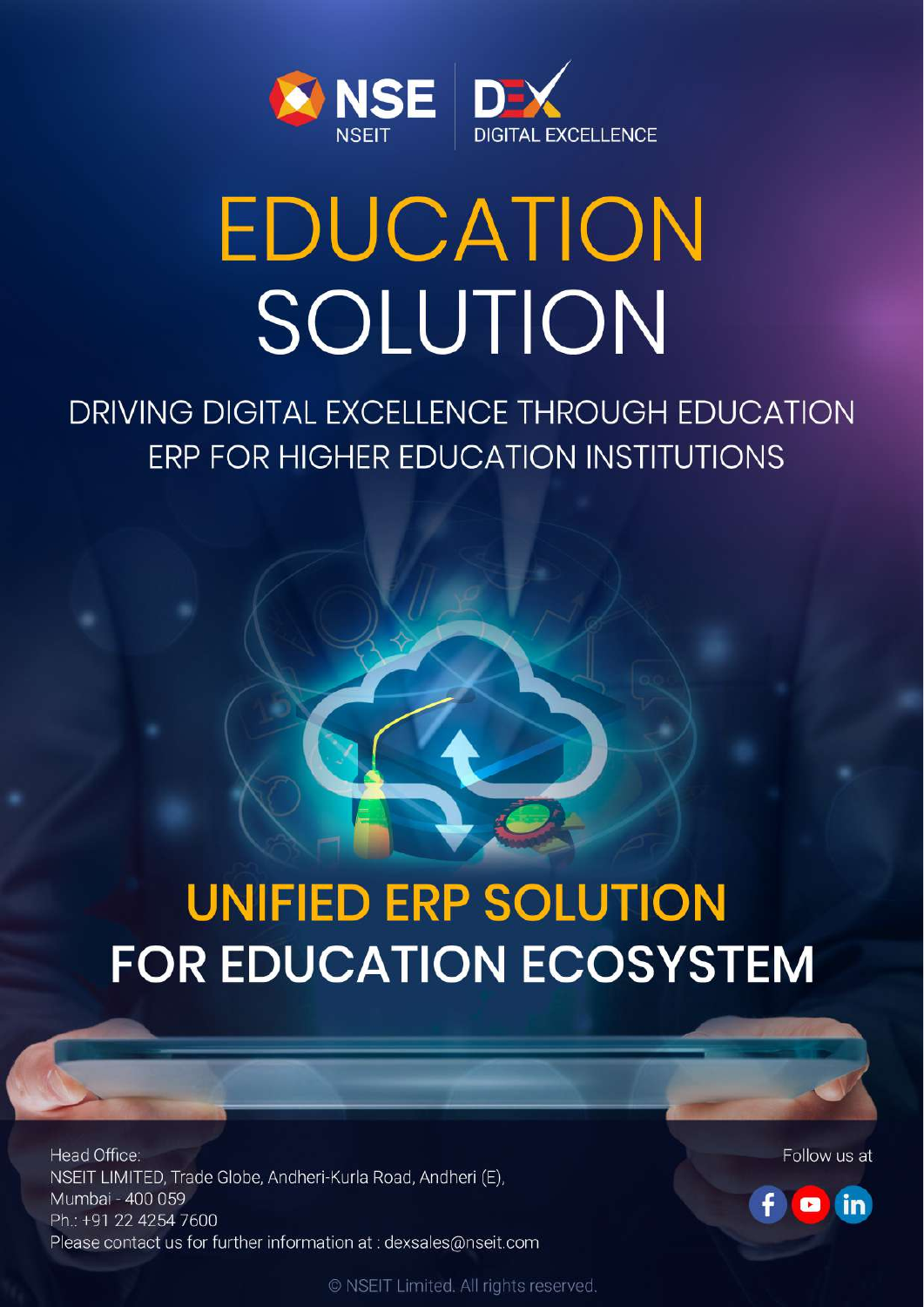

The NSEIT DEX's EdTech Solutions are a suite of service offerings that will enable Students and Educators of **Higher Education Institutions** to achieve Academic Excellence through Digital Transformation. Our solution is an all-in-one cloud based solution that brings admissions, academics, examination, administrative and other institutional activities in an education institution under one umbrella. The solution is delivered in the managed services mode and comes with a host of Value Added Services.

NSEIT DEX provides a future ready technologically integrated platform to help Universities & Educational Institutes adapt to Global Standards quicker by leveraging advanced Digital tools with impactful learning and outcome based results



### Unified ERP solution for Education Ecosystem

#### **SERVICE OFFERING**



- Student & Course Enrollment
- Student lifecycle management
- Academic Planning
- Attendance Management
- Fees Management
- Assessments & Exams
- Alumni Management
- Hostel & Transport Management



#### **Student University & Institutes**

- Document Management
- Compliance & Affiliation
- Reports & Analytics
- Performance management
- Document Generation
- HR & Payroll Management
- Grievance Management
- MIS Dashboard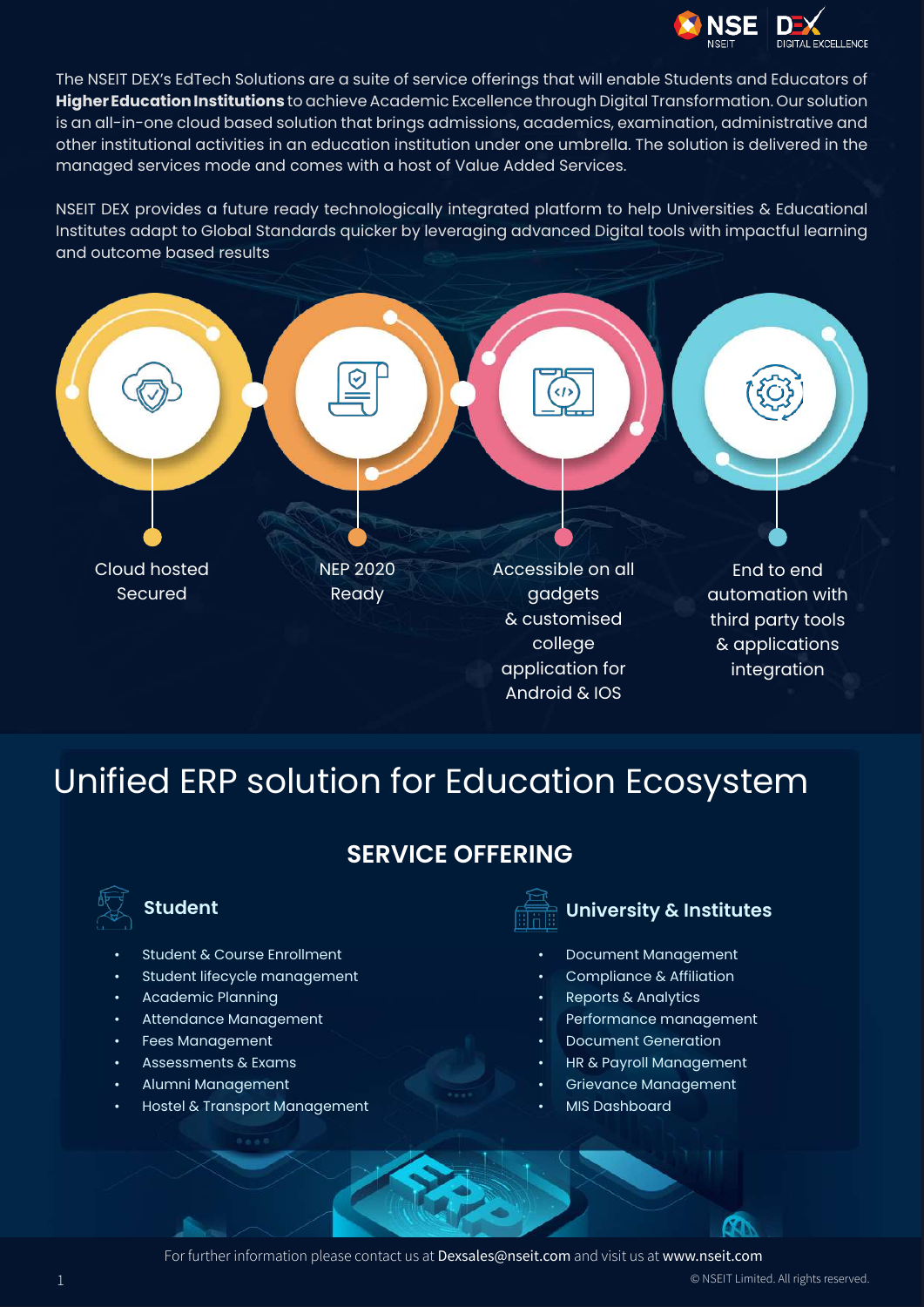

#### **BENEFITS**

Our Solution enhances user experience & facilitates quick, error free outcomes by helping them achieve intelligent collaboration /coordination between technology and people :

- Teaching-learning with best learning experience & high
	- impact
- Informed business decision using real time data analytics
- Speed and accuracy in complex data processing
- Automation of repeated tasks to save time & reduce human errors
- Optimization of activities & resources
- Reduction of errors, risk and uncertainty
- Data privacy, secrecy and security
- Back-up & recovery of Data
- Aligned to NEP 2020 and other compliance requirements
- Easy Launch of new programs



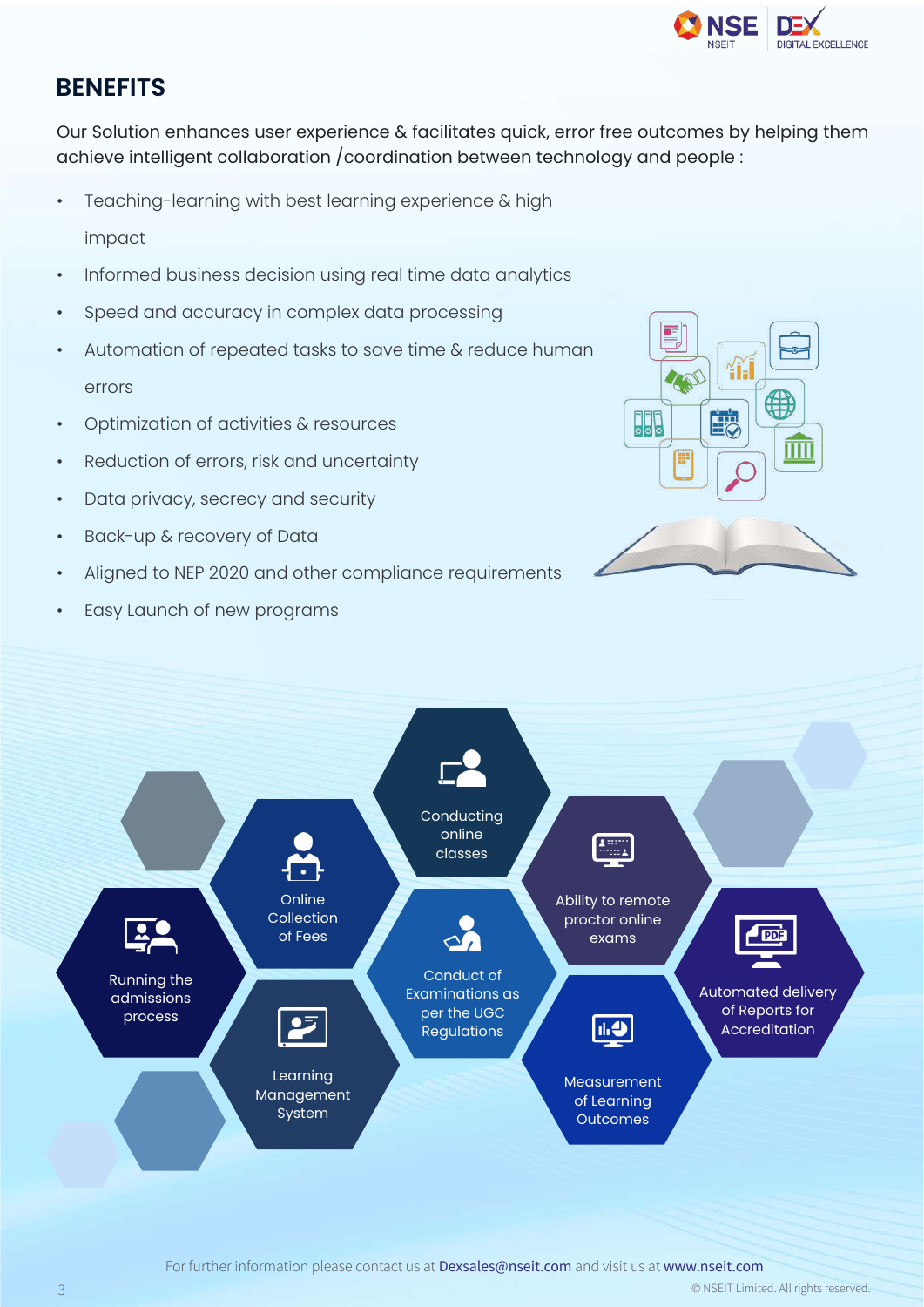

#### **INTEGRATION CAPABILITY**



#### **SOLUTION SECURITY FEATURES**

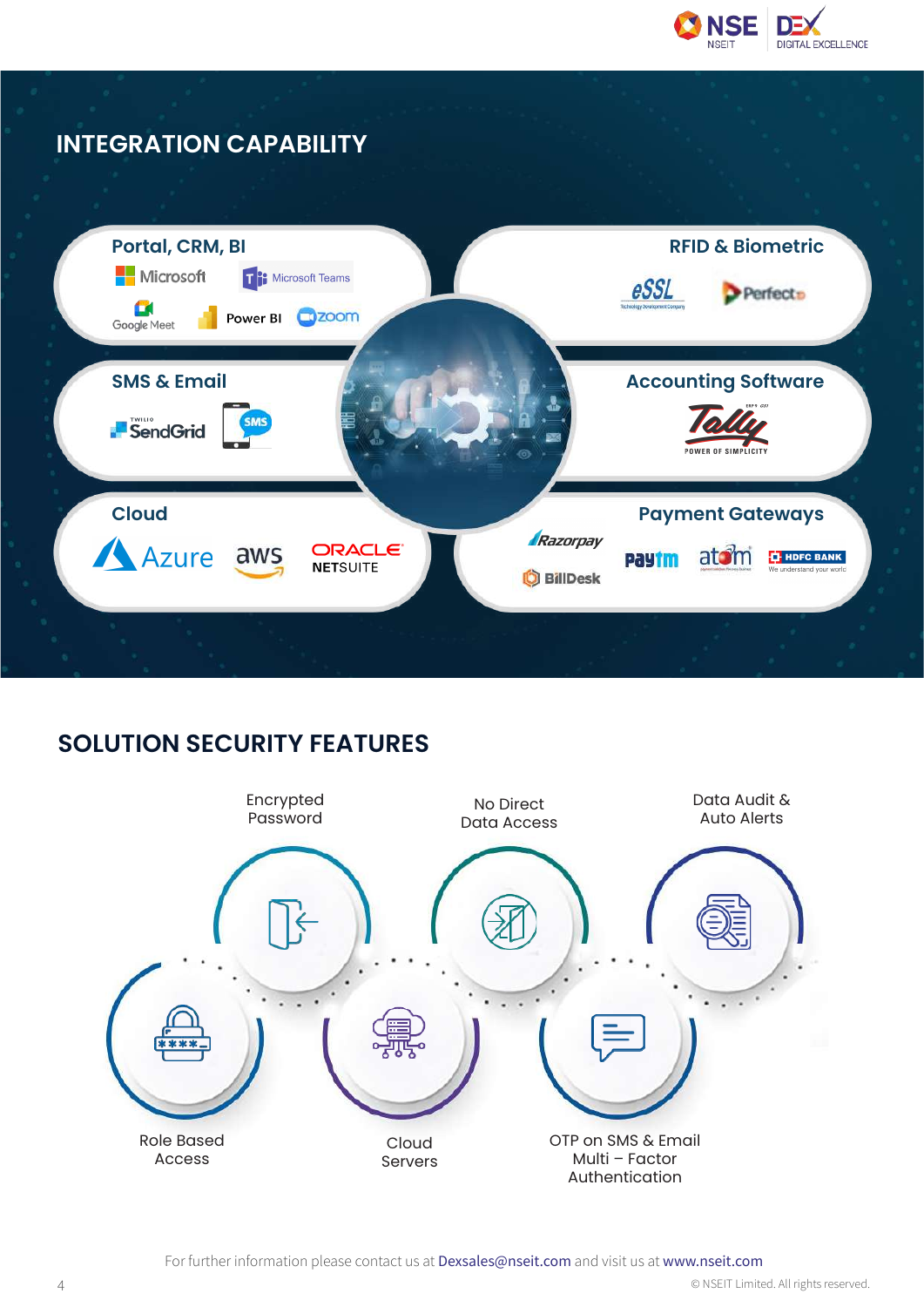



#### **THE NSEIT DEX ADVANTAGE**